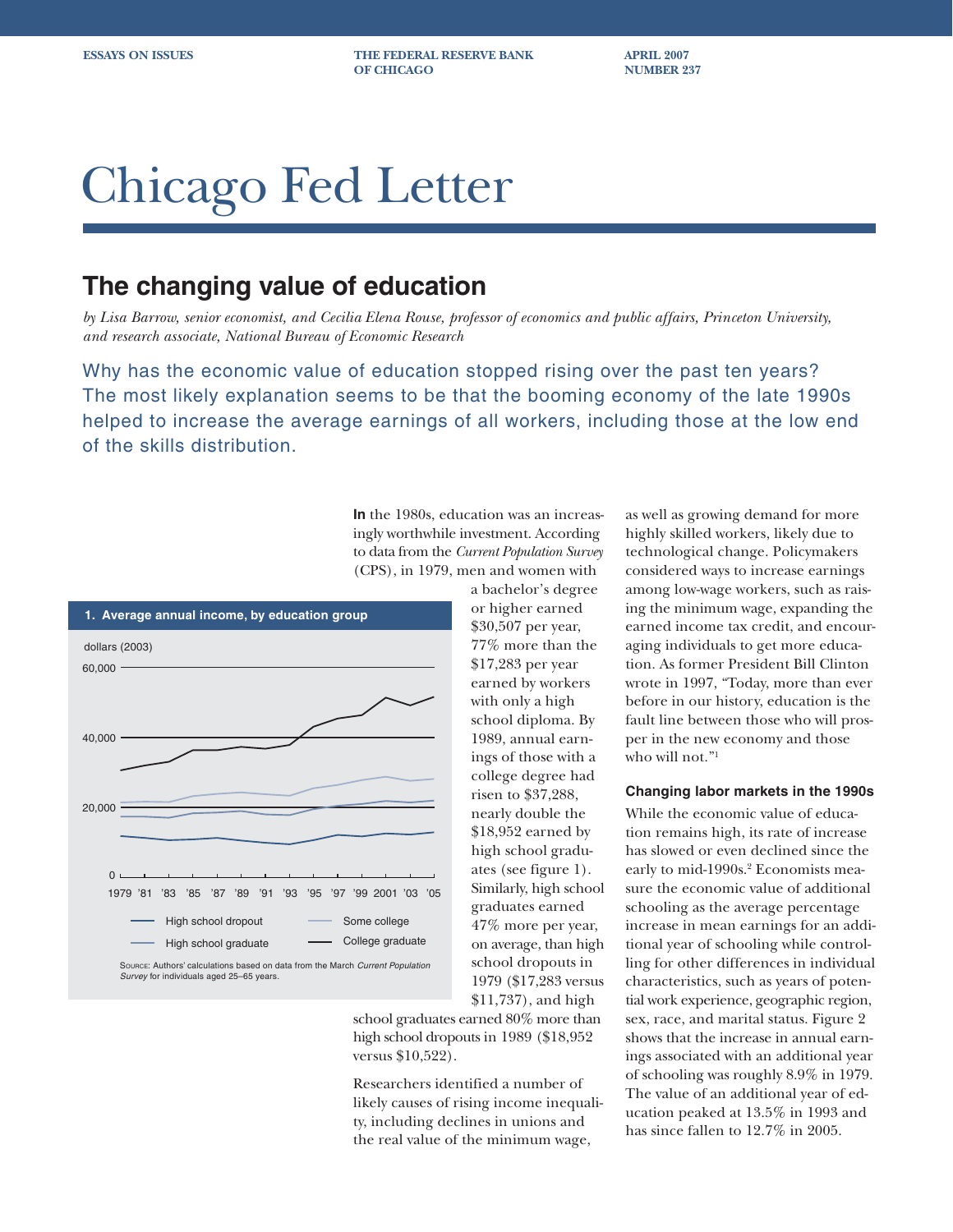

The stagnation in the growth of the value of schooling occurred at the same time as college tuition was rising; from 1993 to 2004, average tuition and fees grew by nearly 46%.3 This led some to ask whether a college education was still worth the money. Nevertheless, our previous work suggests that even when the increased cost of college tuition has been taken into account, a four-year college degree is worth at least \$300,000 more than a high school diploma over an average working lifetime in net present value terms.<sup>4</sup> However, as with many investments, today's performance is no guarantee of future performance.

So why has the economic value of education declined or stagnated over the past ten years? A large literature in the 1990s hypothesized that the major source of increasing wage inequality of the 1980s was an increase in "skill-biased technological change."5 Namely, changes in technology increased the productivity of high-skilled workers relative to lowskilled workers, leading to a shift in demand toward more highly skilled labor. As a result, wages for high-skilled workers rose, while wages for low-skilled workers fell. It would seem reasonable, therefore, that an explanation for the leveling off of the return to education might be a slowdown in the increase in demand for such highly skilled labor. While this is certainly possible, we do not consider it the most likely explanation for two

reasons. First, as figure 1 shows, there has been a large increase in the wages of college graduates. Similarly, Autor, Katz, and Kearney document that earnings at the 90th percentile of the earnings distribution have been rising steadily relative to median earnings since the early 1970s.<sup>6</sup> Second, the supply of highly skilled workers likely increased during this period because of increases in college enrollment and more

immigration of high-skilled workers. Between 1996 and 2000, enrollment in two- and four-year degree-granting institutions increased by nearly 7%; also, since 1999, 34% of immigrants entering the U.S. have had at least a bachelor's degree, compared with 28% of immigrants arriving in the 1990s and 24% of immigrants arriving in the 1980s.7 Overall, the percentage of the population aged 25–65 with at least a bachelor's degree rose from 26% in 1996 to 30% in 2004 (our calculations based on March CPS data). Autor, Katz, and Kearney also find that the relative supply of college-equivalent labor continued to increase throughout the late 1990s and early 2000s.<sup>8</sup> The fact that the wages of college graduates increased so dramatically in spite of the likely increase in the relative supply of college graduates is consistent with increasing—not decreasing—demand.

The average earnings of workers with lower levels of education have also increased since 1993. It is this increase that accounts for the slowing growth in the value of education. Given the growth in the average earnings of collegeeducated workers, the value of education would have risen at a *faster* rate since 1993 than it did between 1980 and 1990 if the earnings of those with less education had either decreased or remained constant. And so, we might ask why the earnings of these less educated workers have increased.

#### **Changes in compensation**

One possibility is that the changing earnings trends are an "illusion" driven by changes in compensation practices and/ or changes in labor force composition. For example, if highly educated workers increasingly receive compensation in the form of benefits, such as health insurance, while less educated workers are less likely to receive health insurance, the value of education in terms of total compensation may be increasing at a faster rate than the value measured by wages and salaries alone. Pierce finds that compensation inequality was increasing faster than wage inequality through the mid-1990s and that it was driven largely by declines in the health insurance coverage rate for workers at the bottom of the distribution.<sup>9</sup> Data from the U.S. Bureau of Labor Statistics' *Employer Costs for Employee Compensation* indicate that employer benefits costs have been rising faster than wage and salary costs since 2000, which, depending on the distribution of the benefits, could mean that the value of education in terms of total compensation may have continued to rise at a high rate. In contrast, we think there is less support for labor force composition changes that contribute to the slowing of the growth in the value of education. Over the past ten years, labor force participation among high school dropouts has been increasing (even when assuming all incarcerated people are high school dropouts), while participation rates for those with more education have been falling. These changes in participation would more likely lead to an increase in the estimates of the value of education if we assume that within the completed education category, the expected earnings of the individuals who are not participating in the labor market are lower than the observed earnings of the individuals who are participating in the labor market. Of course, there may be other changes in the composition of the labor force that might explain these trends.

Minimum wage increases in the late 1990s may also have helped increase the wages of the least skilled workers. However, minimum wage increases are unlikely to fully explain the trends for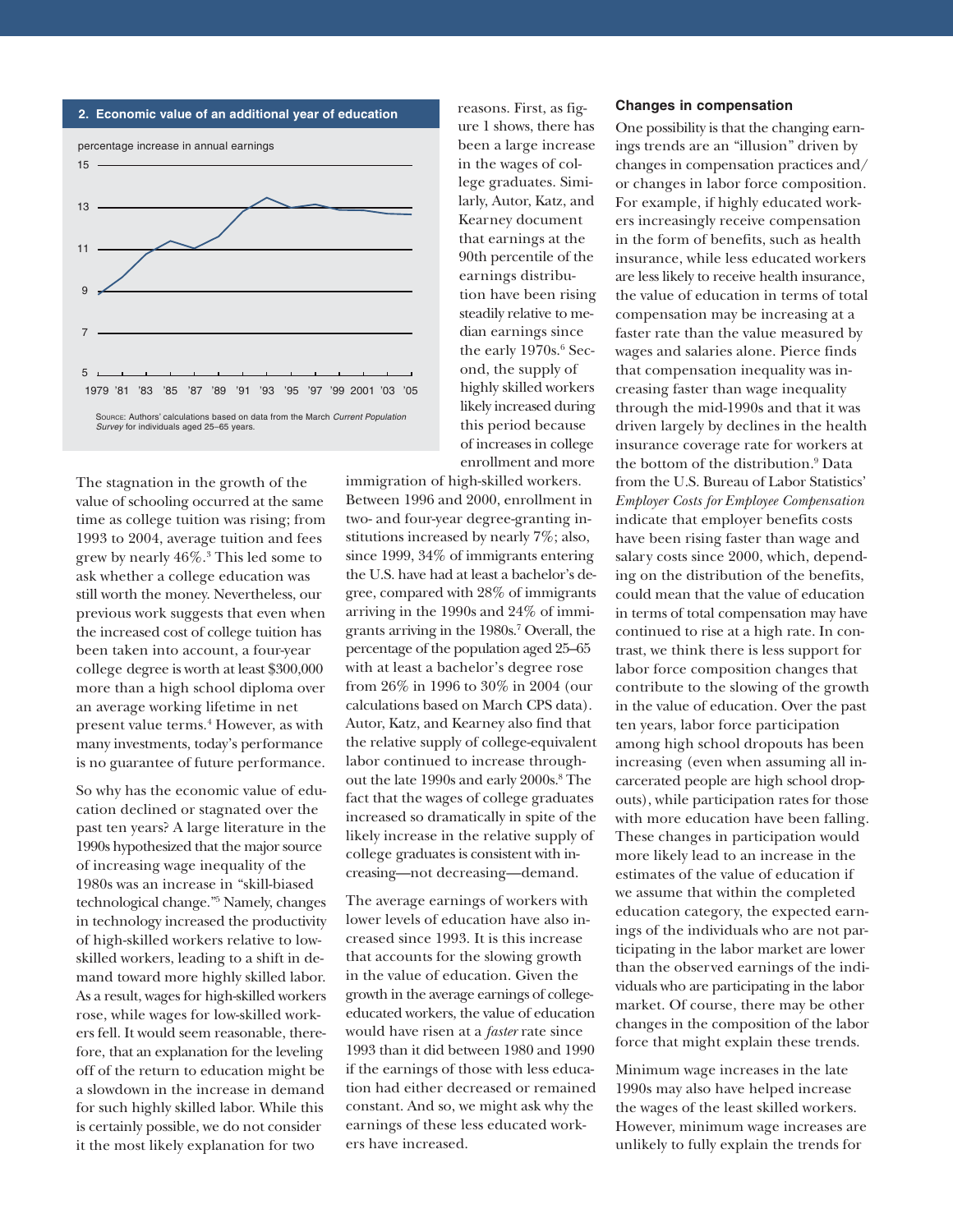two reasons. First, the latest increase in the federal minimum wage was in late 1997, two years after average wages of the least skilled workers began to increase. And, the federal minimum wage has not been changed since then, such that it cannot account for further at the low end of the skills distribution. Studies of labor market cyclicality show that earnings and (especially) employment are procyclical and that less educated individuals experience greater cyclical variation than more educated individuals.13

Going forward, the recent push to increase the minimum wage will likely help keep the value of education from increasing rapidly in the near future.

increases in the wages of low-skilled workers. Although 17 states and the District of Columbia have raised their minimum wages above the 1997 federal minimum, several large states—including Florida, New Jersey, and New York—did not enact minimum wages above the federal minimum until 2005.10 Thus, only 30% of payroll employment was in states with minimum wages above the federal minimum as of January 1, 2004, making it unlikely that these state minimum wages fully account for changes in average wages across the entire country.11 Second, although Lee finds that the fall in the real value of the minimum wage can explain much of the increase in inequality at the bottom of the wage distribution over the 1980s (implying that the minimum wage increases of the mid-1990s also propped up wages at the bottom of the wage distribution), Autor, Katz, and Kearney question this interpretation.<sup>12</sup> They highlight that much of the decline in the real value of the minimum wage during the 1980s occurred during an economic downturn, whereas the minimum wage increases in the 1990s were legislated during economic expansions. As a result, the time series relationship between inequality and the minimum wage may be spurious. Further, both studies note the anomaly that the minimum wage seems to be related to inequality at both the bottom and the top of the wage distribution.

### **Conclusion**

The booming economy of the late 1990s appears to have increased the average earnings of all workers, including those

The puzzle associated with this explanation, however, is why wages of the least educated continued to rise or at least did not fall relative to those of the more educated during the 2001 recession. Any explanation for the changes in the economic value of education over the past 15 years will likely involve a combination of the many factors discussed in this article. Going forward, the recent push to increase the minimum wage will likely help keep the value of education from increasing rapidly in the near future. That said, large shifts in the relative demand for, or supply of, more educated or less educated labor could change that. For now, at least, the value of education in terms of earnings remains near its peak, providing much incentive for young people to pursue a college education.

- <sup>1</sup> William J. Clinton, 1997, *Call to Action for American Education in the 21st Century*, special report prepared by U.S. Department of Education, Washington, DC, February 14, available at www.ed.gov/updates/ PresEDPlan, accessed on April 4, 2005.
- <sup>2</sup> This discussion draws heavily on Lisa Barrow and Cecilia Elena Rouse, 2005, "Does college still pay?," *The Economists' Voice*, Vol. 2, No. 4, article 3, available at www.bepress.com/ ev/vol2/iss4/art3. Material used with permission from the publisher, The Berkeley Electronic Press, ©2005.
- <sup>3</sup> Authors' calculations based on data for undergraduates from the U.S. Department of Education and Institute of Education Sciences, National Center for Education Statistics, 2005, *National Postsecondary Student Aid Study*, Data Analysis System (DAS) online application.
- <sup>4</sup> Barrow and Rouse (2005).
- <sup>5</sup> For example, see John Bound and George Johnson, 1992, "Changes in the structure of wages in the 1980s: An evaluation of alternative explanations," *American Economic Review*, Vol. 82, No. 3, June, pp. 371–392; and Lawrence F. Katz and Kevin M. Murphy, 1992, "Changes in relative wages, 1963– 1987: Supply and demand factors," *Quarterly Journal of Economics*, Vol. 107, No. 1, February, pp. 35–78.
- <sup>6</sup> David H. Autor, Lawrence F. Katz, and Melissa S. Kearney, 2006, "The polarization of the U.S. labor market," *American Economic Review*, Vol. 96, No. 2, May, pp. 189–194. They further document that since the late 1980s, both high- and lowskilled jobs have grown relative to "middleskilled" jobs (routine cognitive and manual tasks, e.g., bookkeeping and repetitive production labor). This "polarization" of the labor market, they argue, is driven by computers directly substituting for middleskilled tasks, complementing high-skilled labor, and having no direct effect on lowskilled jobs.
- <sup>7</sup> For data on college enrollment, see T. D. Snyder, A. G. Tan, and C. M. Hoffman, 2004, *Digest of Education Statistics, 2003*, U.S. Department of Education and Institute of Education Sciences, National Center for Education Statistics, Washington, DC: Government Printing Office, No. NCES-2005-025, table 174, available at www.nces. ed.gov/programs/digest/d03/tables/xls/ tab174.xls, accessed on April 1, 2005. For the educational attainment of immigrants, see U.S. Census Bureau, 2004, *Current Population Survey, Foreign-Born Population*

Michael H. Moskow, *President;* Charles L. Evans, *Senior Vice President and Director of Research;* Douglas Evanoff, *Vice President, financial studies;* Jonas Fisher, *Economic Advisor and Team Leader, macroeconomic policy research;* Richard Porter, *Vice President, payment studies;* Daniel Sullivan*, Vice President, microeconomic policy research;* William Testa, *Vice President, regional programs and Economics Editor;* Helen O'D. Koshy, Kathryn Moran, and Han Y. Choi, *Editors*; Rita Molloy and Julia Baker, *Production Editors.*

*Chicago Fed Letter* is published monthly by the Research Department of the Federal Reserve Bank of Chicago. The views expressed are the authors' and are not necessarily those of the Federal Reserve Bank of Chicago or the Federal Reserve System.

© 2007 Federal Reserve Bank of Chicago *Chicago Fed Letter* articles may be reproduced in whole or in part, provided the articles are not reproduced or distributed for commercial gain and provided the source is appropriately credited. Prior written permission must be obtained for any other reproduction, distribution, republication, or creation of derivative works of *Chicago Fed Letter* articles. To request permission, please contact Helen Koshy, senior editor, at 312-322-5830 or email Helen.Koshy@chi.frb.org. *Chicago Fed Letter* and other Bank publications are available on the Bank's website at www.chicagofed.org.

ISSN 0895-0164